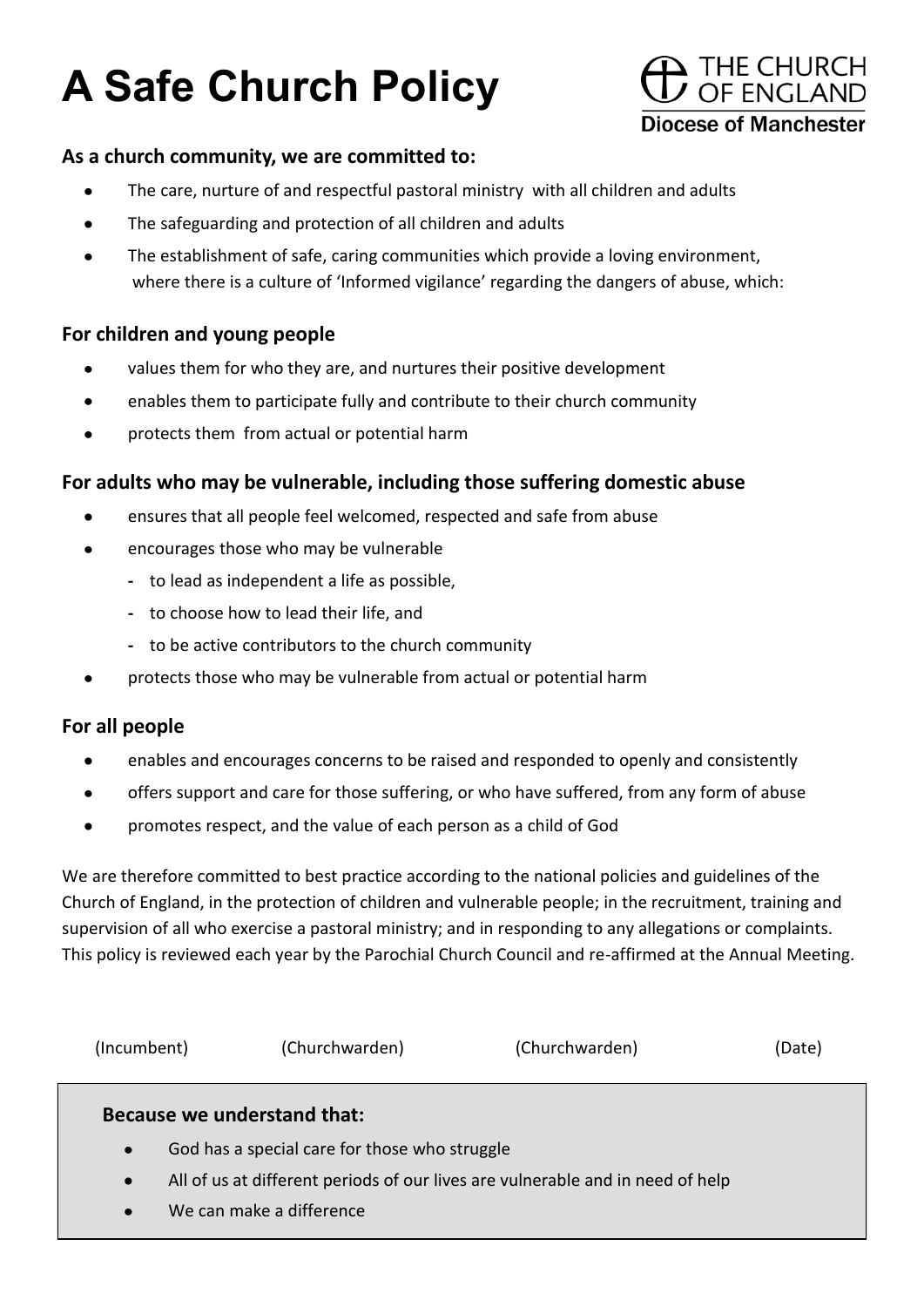# **The Diocese of Manchester: A Safe Church Policy**

## **Why?**

God has a concern for the vulnerable and the struggling. In Exodus 3, God says, "I have heard their cry .. I will deliver". In Isaiah God promises to bind up the broken-hearted, to comfort those who mourn, and these verses are picked up by Jesus in Luke 4 as part of his "manifesto".

Likewise, the Sermon on the Mount says it is the poor and marginal who are blessed (Matthew 4, cf Luke 6), and the final teaching in Matthew's gospel is to feed the hungry, tend the sick, and care for those in prison. Jesus in his own ministry accepted and healed the sick in body, mind and spirit, and commanded a special place for children.

Not that all people are not important, just that the needy and those who otherwise would miss out are given particular concern; and as God's church, his body here on earth, we are called both to offer that same welcome to the needy, and to model that same love in and through our lives. A church community should be one where these concerns are paramount, and one which protects people as far as possible from any further suffering.

We are called to protect and keep safe, as salt preserves, and to shine light where otherwise it is most dark. We are called to be "aroma of Christ", as we look forward to that time in the new Kingdom when there will be no more suffering or pain or tears or death.

And in order to live this out we are called to be obedient to God and to use our God-given wisdom, responding well when there is a problem (as when some widows were being left out in Acts 6), and being well-trained / resourced and equipped, with the right attitude that as undershepherds of a flock we can protect the weak from danger and dangers.

#### **What?**

- **Procedures** and Guidelines, which ensure people running events or activities know what they are doing and supposed to be doing, and can respond properly if there is a problem.
- **People** who are chosen / recruited with care and wisdom, trained properly and supported and supervised in their ministry so they are "safe" people in their contacts
- **Practice** where activities and events are  $\bullet$ managed and run properly and safely
- Safe **Place** / **Premises** where the building has been assessed and reviewed for its suitability and safety
- **Positive** so that we can challenge neglect and abuse, responding appropriately and clearly

The Policy is to be visible and made real, so that the church and its ministries will be known to be "good", affirming and safe, valued and valuing.

There is a core commitment to ensure the safety of those who come to the church, the young, the frail, and any already wounded or at risk.

There is a duty to respond to allegations of abuse or neglect in the proper and required way.

There is a Christian duty of care also to those who, having offended or damaged others, are seeking rehabilitation and recovery; and this must be handled with such wisdom that it does not put others at risk.

The Bishop also has a responsibility to ensure that his ministers, lay or ordained, are not putting themselves or others in positions of risk, and are supported and resourced.

There are very clear legal understandings of a "child" and the responsibilities of organisations if they are working with children. Anyone under the age of 18 is a child. Defining vulnerability is a much more complex and shaded issue. In brief, vulnerability can affect us all, and in different ways, and there are some people who, for emotional, physical or mental reasons, are – at least for a period – significantly more vulnerable.

Just as abuse is defined across different categories, physical, emotional, sexual, financial / legal, and very importantly neglect or denial of rights, so vulnerability has to be understood across this whole spectrum, and the church and its ministers must be alert to this.

Some have been ritually or spiritually abused, or this has been a component of the abuse they have suffered; this requires particular sensitivity if faith is to become a healing gift not an ongoing part of the suffering. Different people, not least in different cultural settings, may internalise and / or express their suffering in different ways, and the wise minister is alert to such cultural or sub-cultural differences.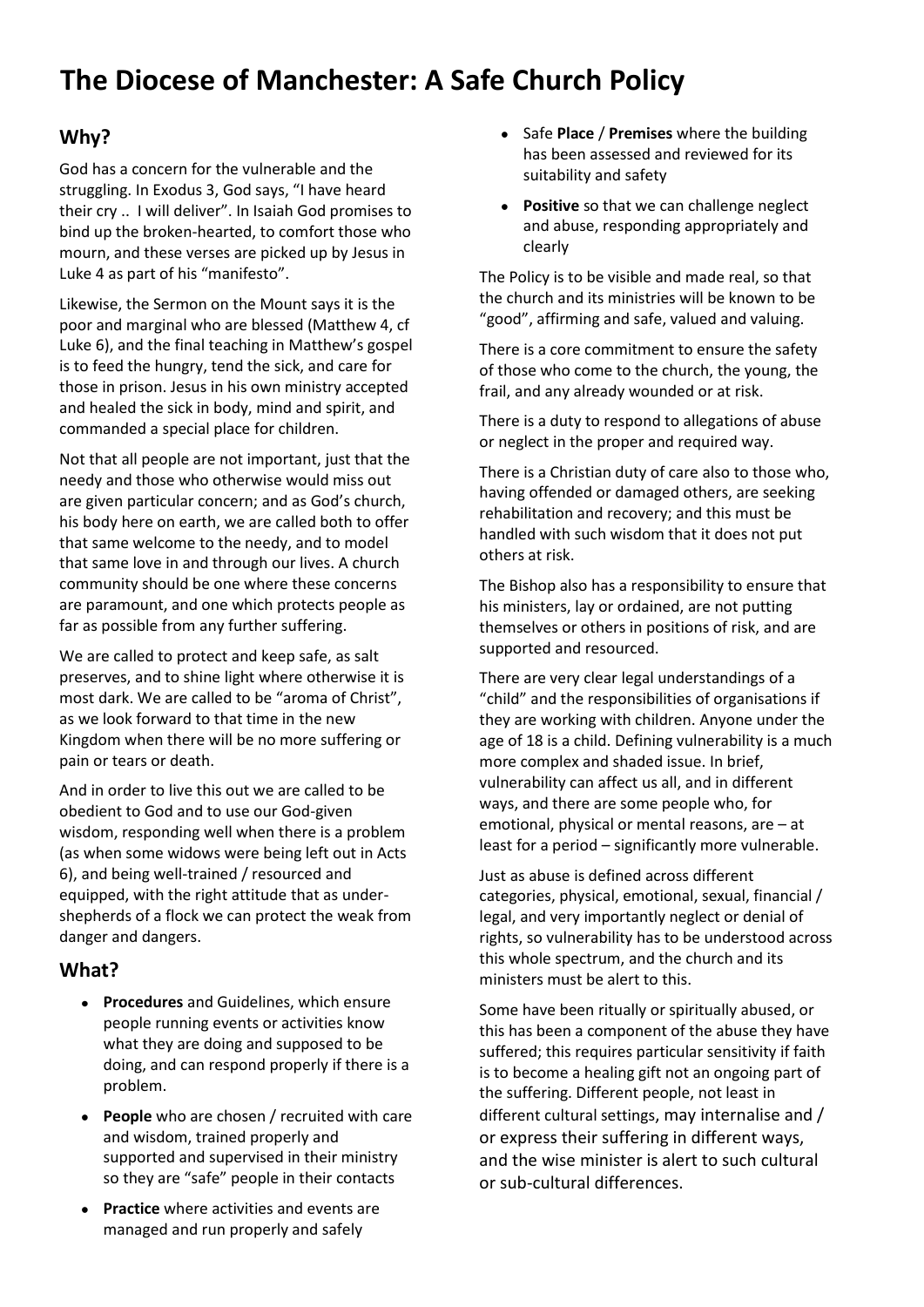# **What does "A Safe Church" look like on the ground?**

A 'Safe Church 'will include the following general four areas, properly assessed and managed.

It will also include appropriate awareness of particular issues because of the nature of the work, and the context.

#### **People**

- $\bullet$ Should be recruited only after references have been taken up and suitability ascertained;
- $\bullet$ Should work in teams, with support and supervision;
- Should have a clear "job description" or role so they and others know what it is they are  $\bullet$ doing.

#### **Place**

- It is the responsibility of the church to have done a risk assessment and ensured the  $\bullet$ premises are suitable and safe;
- Insurance and safety certificates must be in place (fire, electrics, etc.);
- Review of the suitability of the building for the purposes used should take place annually.  $\bullet$

#### **Practice**

- Risk assessment for activities;  $\bullet$
- Proper number of leaders and helpers, with proper training;  $\bullet$
- Clear sense of what the work / task requires from all involved;  $\bullet$
- Regular meetings to review what is happening, how things are done and to update on training, not least in response to potential emergencies;
- Good record keeping of attendance and incidents;  $\bullet$
- Good communication.

## **Procedures**

- Written good practice guidelines;  $\bullet$
- Regular review of policies;
- Clear understanding of confidentiality and professional behaviour.  $\bullet$

All working with children or vulnerable adults must know what to do in case of allegations of, or suspicions of abuse or neglect of whatever kind.

It is the responsibility of the whole church to work together to ensure it is a "safe place".